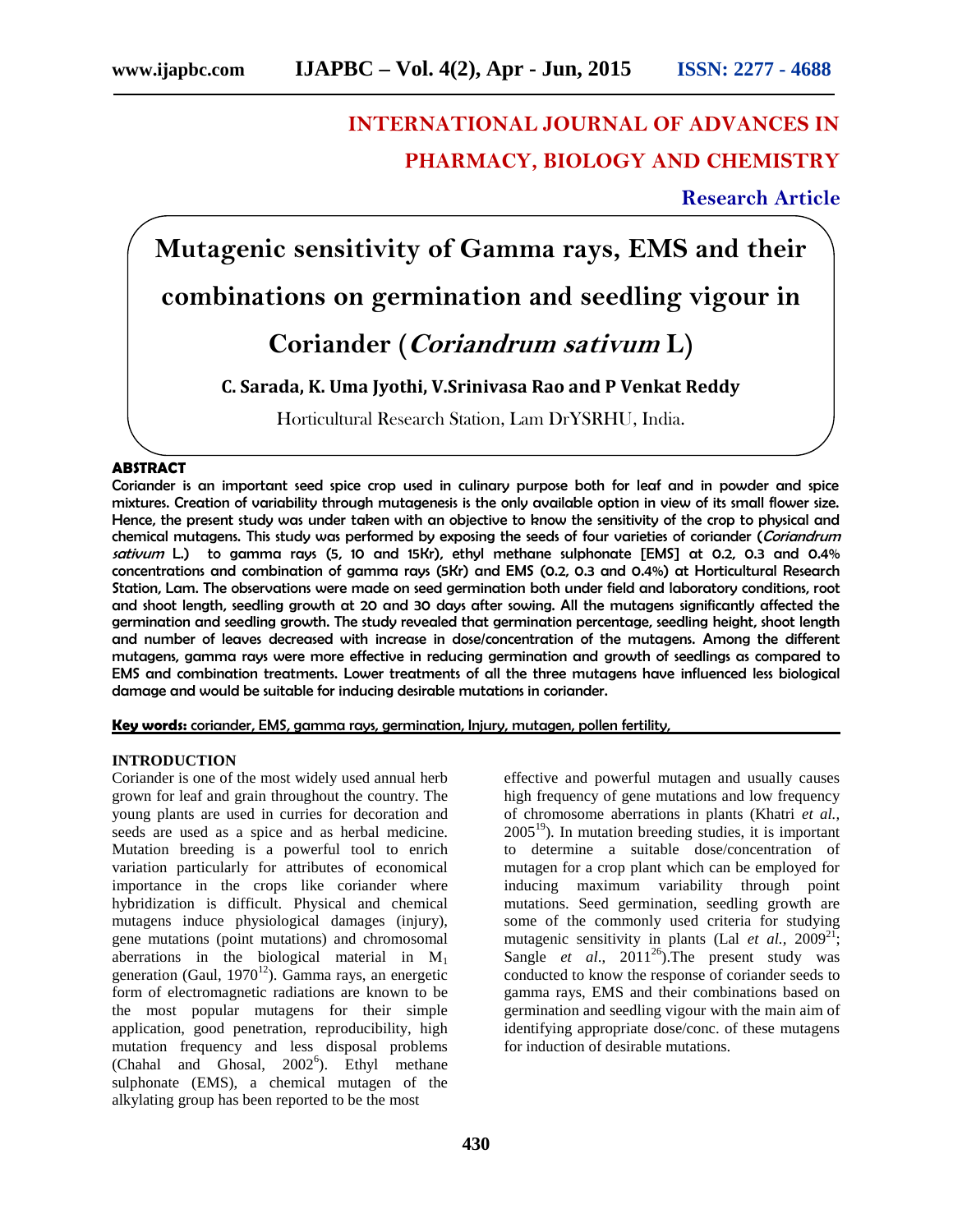#### **MATERIALS AND METHODS**

The material used for this study consists of four varieties of coriander viz Sindhu, sadhana, swathi and Sudha. The dry seeds of uniform size were exposed to different doses (5, 10, and 15 Kr) of gamma rays at post harvest technology center, Rajendranagar. Another set of presoaked seeds were treated with EMS solution (0.2, 0.3 and 0.4%EMS). For combination treatments, seeds irradiated with 5Kr were treated with mutagen solution (0.2%, 0.3% and 0.4%EMS). Thus the present study was conducted with four varieties with ten treatments in factorial RBD replicated thrice. The dried seeds of the genotypes treated with mutagens were sown in the field directly and in laboratory using paper towel technique. The data on root and shoot length was recorded from 15 randomly selected seedlings on  $15<sup>th</sup>$ day after sowing from seeds germinated under laboratory conditions. Seed germination was recorded on alternate days from  $15<sup>th</sup>$  day after sowing in the field. The data on shoot length and number of leaves were recorded from ten randomly selected seedlings at 20 and 30 days after sowing.

## **RESULTS AND DISCUSSION**: **I) EFFECT OF MUTAGENS ON SEED GERMINATION IN LABORATORY AND FIELD:**

The data pertaining to percentage of germination in laboratory and field as influenced by different mutagenic treatments in four varieties of coriander compared to control (in percentage) was calculated genotype wise and is presented in Table 1 and Fig.1 respectively. In the present study, a steady decrease in germination was observed with the increase in dose of different mutagens indicating that higher doses had adverse effect. Among the different mutagenic treatments, germination in laboratory ranged from 70.93 (10Kr) to 90.31 (5Kr gamma rays +0.2% EMS) in Swathi, 65.81(15Kr) to 79.78(0.2% EMS) in Sudha, 68.0 (0.4%EMS) to 94.91(5Kr) in Sadhana and 69.85(15Kr) to 83.45 (5Kr) in Sindhu. Among the varieties, variety Sudha was most severely affected in the germination than all the genotypes. (Figure.1). Among the different treatments, the reduction in germination percentage was more at combination treatments. General toxicity due to mutagens is an established fact. Dose dependent reduction in germination, observed in the present study is also in agreement with previous reports in several umbelliferous crops like coriander (Salve and more $(2014)^{28}$ , Sikdar et al  $2013^{30}$ , Singh 1991<sup>32</sup>, Bhavanisingh *et al.*, 1992<sup>1</sup>, Vedamuttu *et al.*, 1989<sup>33</sup>), in fenugreek (Yadav 1992<sup>34</sup>), and in cumin (Koli 1997 $^{20}$ ) and in fennel (Mahla and Ramakrishna,  $2002^{22}$ ). The decrease in germination with increase in

dose might be due to lethal combination of mutant genes which do not allow germination of the seeds. In some case the lethal effects become manifest at the germination stage itself, while in the other cases germination do take place but the plants die after making poor growth. Inverse relationship between mutagen dose and seed germination had been reported in general by Gustafsson  $(1947)^{16}$ . The decrease in seed germination induced by mutagenic treatments may be the result of damage of cell constituents at molecular level or altered enzyme activity (Khan and Goyal, 2009<sup>18</sup>; Chowdhury and Tah,  $2011)^8$ .

Similar trend of reduction in percentage of germination was observed under field conditions (Table 1 and Fig 1). The germination percentage in field ranged from 64.13(15Kr) to 86.15 (0.2%EMS) in Swathi, 58.77(15Kr) to 78.1(0.2%EMS) in Sudha, where as in Sadhana it is  $70.55(15Kr)$  to 86.61 (5Kr), 68.19(15Kr) to 86.45 (5Kr) in Sindhu varieties. Among the four varieties germination percentage was less in Sudha. With regard to mutagenic treatment, 15Kr gamma rays severely affected the germination. However, all the treatments recorded lower per cent of germination over control. Similar results of decrease in germination with mutagenesis was observed in cluster bean (Shinde  $2013)^{29}$ , cow pea (Galkwad, 2013)<sup>10</sup>, in *Withamnia somnifera* (Bhosala and Mose  $2013)^2$ , in tomato (Sikdar *et al*  $2013)^{30}$ . The reduction in germination was more under field conditions when compared to laboratory. This indicates that the germination response is not only dose, mutagen and genotype dependent but also affected by the prevailing environmental conditions as evidenced by greater reduction of germination under field conditions. This may be due to the fact that seed germination in the laboratory requires a little strength for radical and plumule for eruption and it had little hurdles, while the seedling emergence in the field requires more strength for radical and plumule to erupt out of the soil which could have been damaged by mutagenic treatments.

## **III) EFFECT OF MUTAGENS ON SHOOT AND ROOT LENGTH**:

## **A) SHOOT LENGTH:**

The vigour of seedling as influenced by different mutagenic treatments was studied by measuring shoot and root length at 15 days after sowing in the laboratory was presented in Table-2. In general, the shoot and root growth decreased with increase in concentration of mutagens. The shoot length and root length were more affected in Swathi variety followed by Sindhu, Sadhana and Sudha (Figure 3). The shoot length ranged from 3.47 cm (5Kr Gamma Rays+0.4%EMS) to 6.1 cm (5Kr Gamma rays) in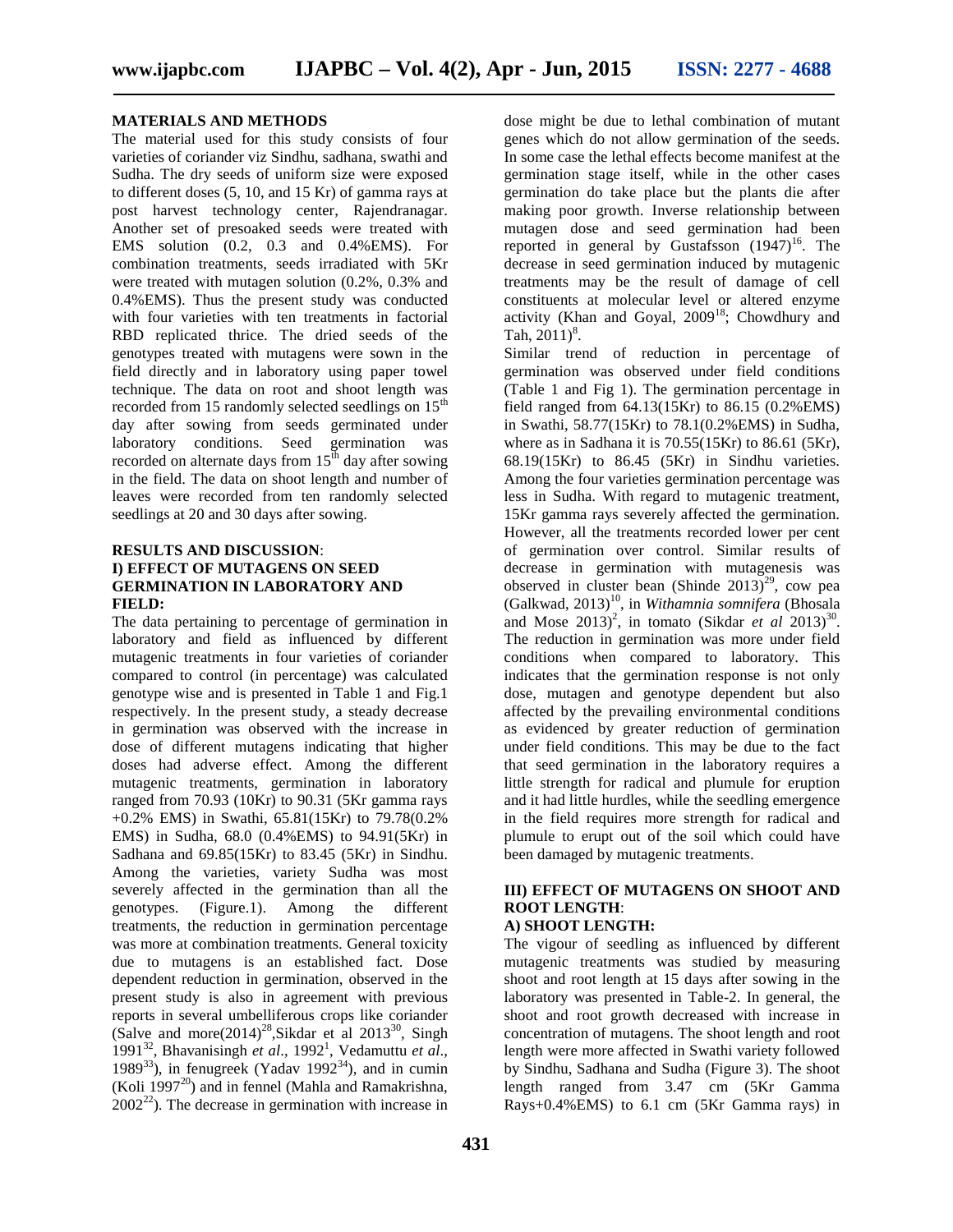Swathi variety (6.42cm in control), whereas it is from 4.41 cm (15Kr Gamma Rays) to 8.7 (0.3%EMS ) in Sudha (8.59 cm in control), 4.55 cm (15Kr Gamma rays) to 6.4 cm (0.2%EMS ) in Sadhana (7.47cm in control), and it is from 3.9 cm (15Kr Gamma Rays) to 7.45 cm (0.2%EMS) in Sindhu Varieties(7.70cm in control). The EMS treatment (0.3%) recorded increased shoot length (8.7 cm) than control in Sudha variety (8.59 cm in control). In Swathi variety, sudden increase in shoot length was observed at 0.3%concentration (5.57cm) than lower concentration *i.e*. at 0.2%EMS (5.03cm) and again there is decrease in shoot length at 0.4%EMS. The stimulatory effect may be attributed to the increase in growth promoters, the sudden increase in metabolic status of seeds at certain levels of dosage of the mutagens. Among the treatments, 15Kr recorded significantly lowest shoot length (4.35cm) followed by 5Kr+0.4%EMS (4.82cm) and 0.2% EMS recorded maximum shoot length (6.83cm). These findings are in close agreement with the earlier reports in cluster bean (Shinde 2013)<sup>29</sup>, cow pea (Galkwad, 2013)<sup>10</sup>, in withamnia somnifera (Bhosala and Mose  $2014$ )<sup>3</sup>, in tomato (Sikdar *et al* 2013)<sup>30</sup>. The differential response of genotypes to mutagens may be due to the specificity of the genotype and physiological maturity of seed material.

#### **B) ROOT LENGTH:**

The root length ranged from 4.36 cm (5Kr gamma rays + 0.2%EMS) to 6.24 cm (5 Kr Gamma Rays+0.3%EMS) in Swathi variety (6.60cm in control), whereas it is from 5.28 cm (5Kr Gamma Rays+0.4%EMS) to 6.74 cm (0.2%EMS ) in Sudha (8.20cm in control), 3.87 cm (5Kr Gamma Rays+0.4%EMS) to 6.23 cm (5 Kr Gamma Rays) in Sadhana (7.80 cm in control), and it is 4.5 cm (15Kr Gamma Rays) to 5.66 cm (5Kr GammaRays+0.2%EMS) in Sindhu Variety (7.71cm in control).In Swathi variety, similar to shoot length, sudden increase in root length was observed at 5Kr + 0.3%EMS concentration (6.24cm). Among the treatments, significantly maximum root length was recorded by 0.2%EMS (5.93cm) followed by 5Kr (5.74 cm) and root length was affected in 15Kr (4.86cm) followed by 5Kr +0.4%EMS. Gamma rays treatment and combination treatments of 5 Kr Gamma rays with EMS resulted in more reduction of shoot length compared to EMS treatments. Prakash and Shambhulingappa, 2000<sup>22</sup> in rice bean, Sheeba *et al.*, 2003<sup>27</sup> in sesamum also observed reduction in length of roots and shoots due to mutagenic treatments. The decrease in seedling vigour with the increase in mutagenic treatments may be attributed to an increase in physiological damage, variation in auxin level (Goud and Nayar,  $1968$ )<sup>13</sup>, change in the

specific activity of few enzymes (Cherry et al.,  $1962$ <sup>7</sup> and physiological injury induced in the seeds and seedlings (Ignacimuthu and Babu,  $1988$ )<sup>16</sup>. Evans and Sparrow  $(1961)^9$  suggested that the chromosomal damage and inhibition of cell division are the chief causes of reduced seedling growth. Blixt  $(1970)^4$ opined that the inhibition in seedling growth might be due to the gross injury caused at cellular level either due to gene controlled biochemical processes or acute chromosomal aberrations or both.

## **III) EFFECT OF MUTAGENS ON GROWTH OF SEEDLINGS**:

#### **Seedling height:**

The effect of different mutagenic treatments on seedling height and number of leaves at 20 and 30 days after sowing in field are shown in Tables 3 and 4 and in figure 4, 5 and 6 respectively. The shoot length at 20 days after sowing ranged from 6.90 cm  $(5Kr \text{ Gamma} \text{ Rays} + 0.4\% \text{ EMS})$  to 10.66 cm  $(0.2\%$ EMS) in Swathi variety, whereas it is from 9.37 cm (15Kr Gamma Rays) to12.41 (0.2%EMS) cm in Sudha, 8.77 cm (15Kr Gamma rays) to12.87 cm (0.3%EMS) in Sadhana, 8.1 cm (15Kr Gamma rays) to 12.47 cm (0.2%EMS) in Sindhu. Among the treatments, 0.2% EMS recorded significantly maximum seedling height (12.03 cm) whereas; 15Kr gamma rays decreased the plant height (8.58 cm). Among the different treatments under study, gamma rays decreased the plant height. The range of plant height at 30 days after sowing was 9.09 cm (15Kr Gamma Rays) to 19.31 cm  $(5Kr + 0.3 %$  EMS) in Swathi variety,  $12.88 \text{ cm} (5 \text{Kr} + 0.3\% \text{ EMS})$  to  $20.31$ cm (0.2 % EMS) in Sudha, 15.43 cm (15Kr) to 18.74 cm (5Kr Gamma Rays + 0.2% EMS) in Sadhana (20.35 cm in control), and 12.37 cm (15Kr Gamma rays) to 15.78 cm (0.2%EMS) in Sindhu. At 30 Days after sowing also, 15Kr gamma rays decreased plant height (12.57cm) where as, EMS at 0.2% concentration recorded more seedling height (18.09cm). EMS at 0.2% concentration recorded more plant height (20.31cm) in Sudha than control (20.0cm). Similar results of decrease in plant growth with mutagenesis was observed in cluster bean (Shinde  $2013^{29}$ , cow pea (Galkwad,  $2013^{10}$ , in withamnia somnifera (Bhosala and Mose  $2014$ )<sup>3</sup>, in

tomato (Sikdar *et al* 2013)<sup>30</sup>.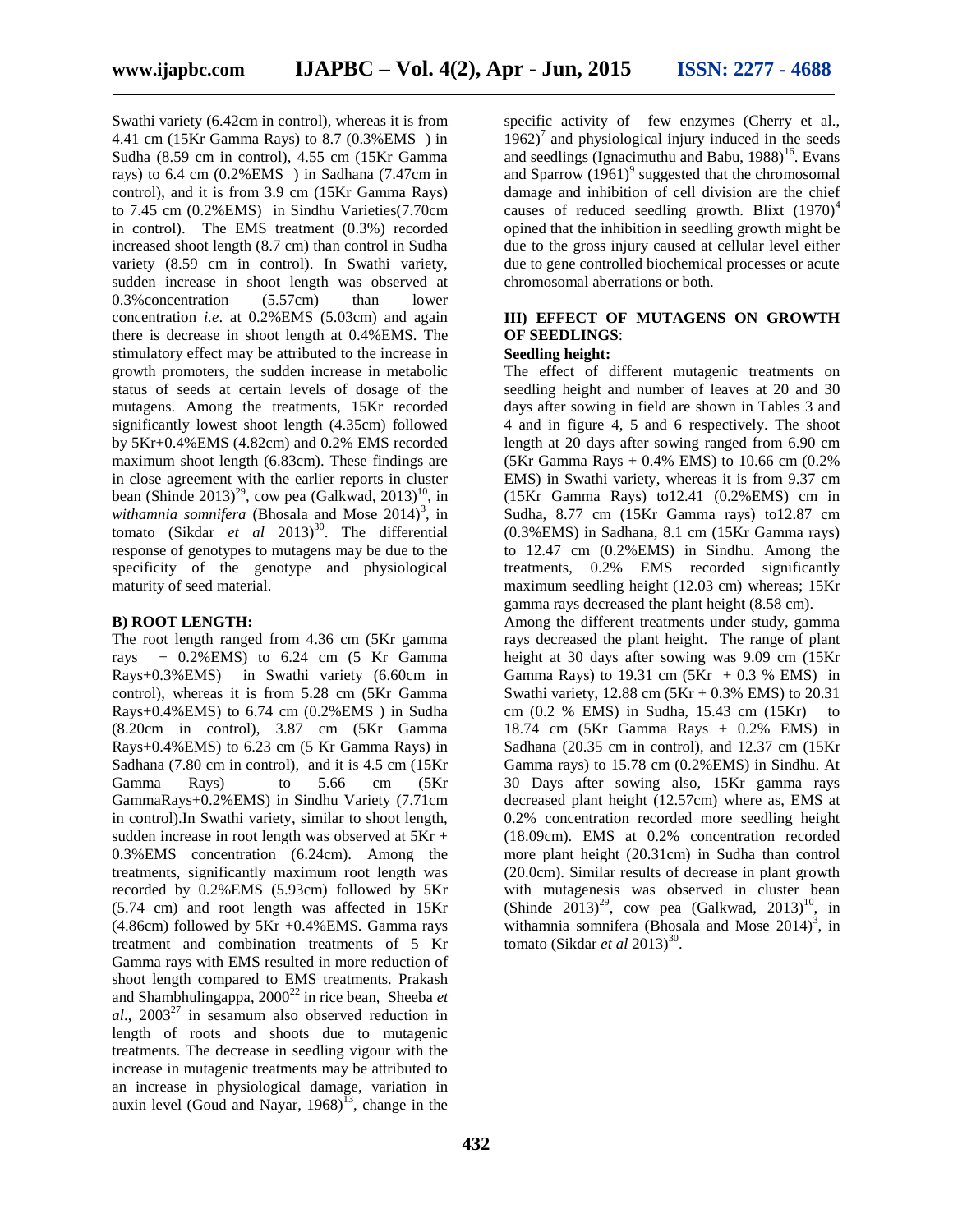

Effect of mutagens on germination in laboratory and field **Fig1**



**Fig 2 Effect of mutagens on shoot length**



**Fig3 Effect of mutagens on root length**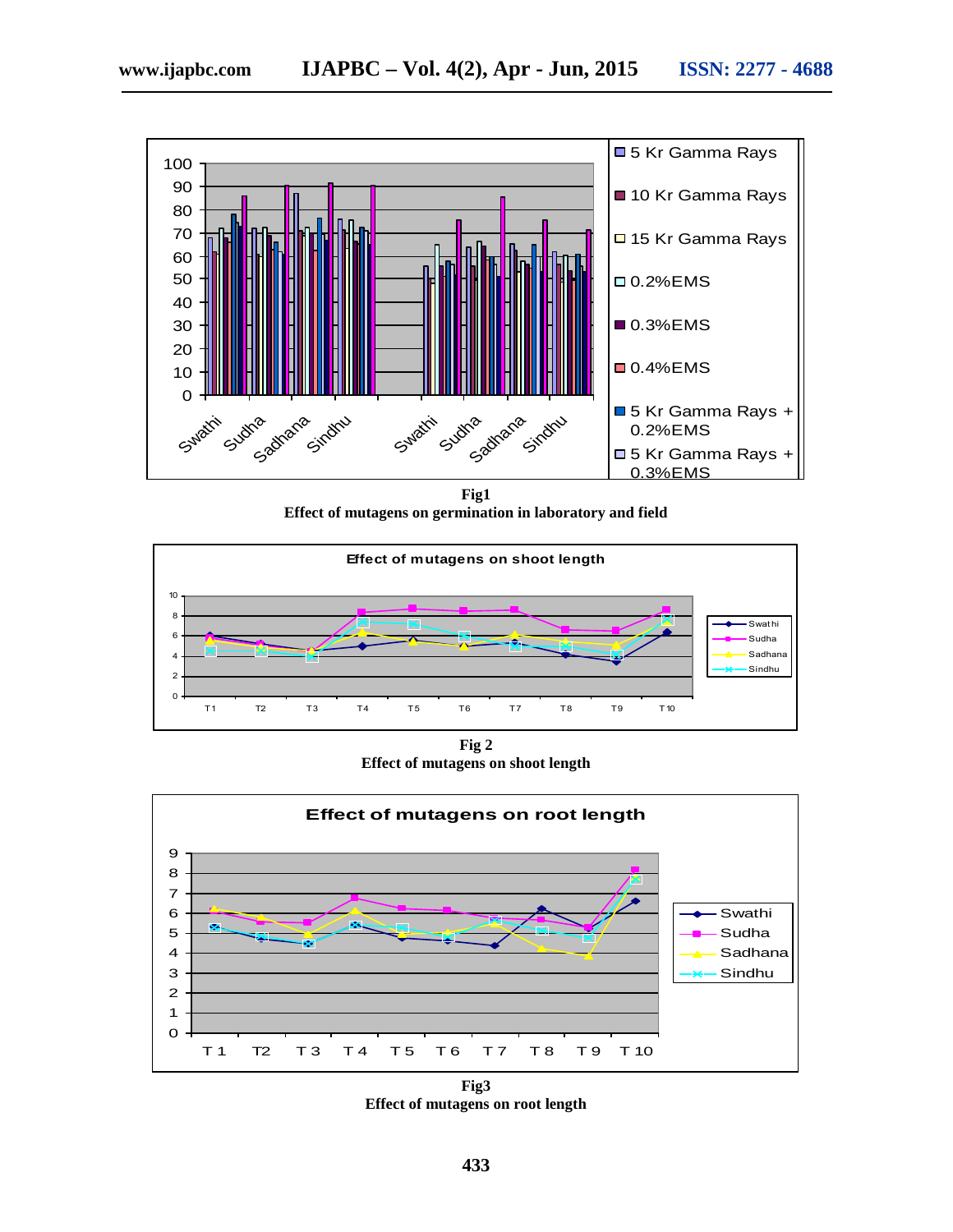

**Fig 4**

**Effect of mutagens on seedling height at 20 days after sowing**



**Fig 5 Effect of mutagens on seedling height at 30 days after sowing**



**Fig 6 Effect of mutagens on number of leaves at 20 and 30 days after sowing**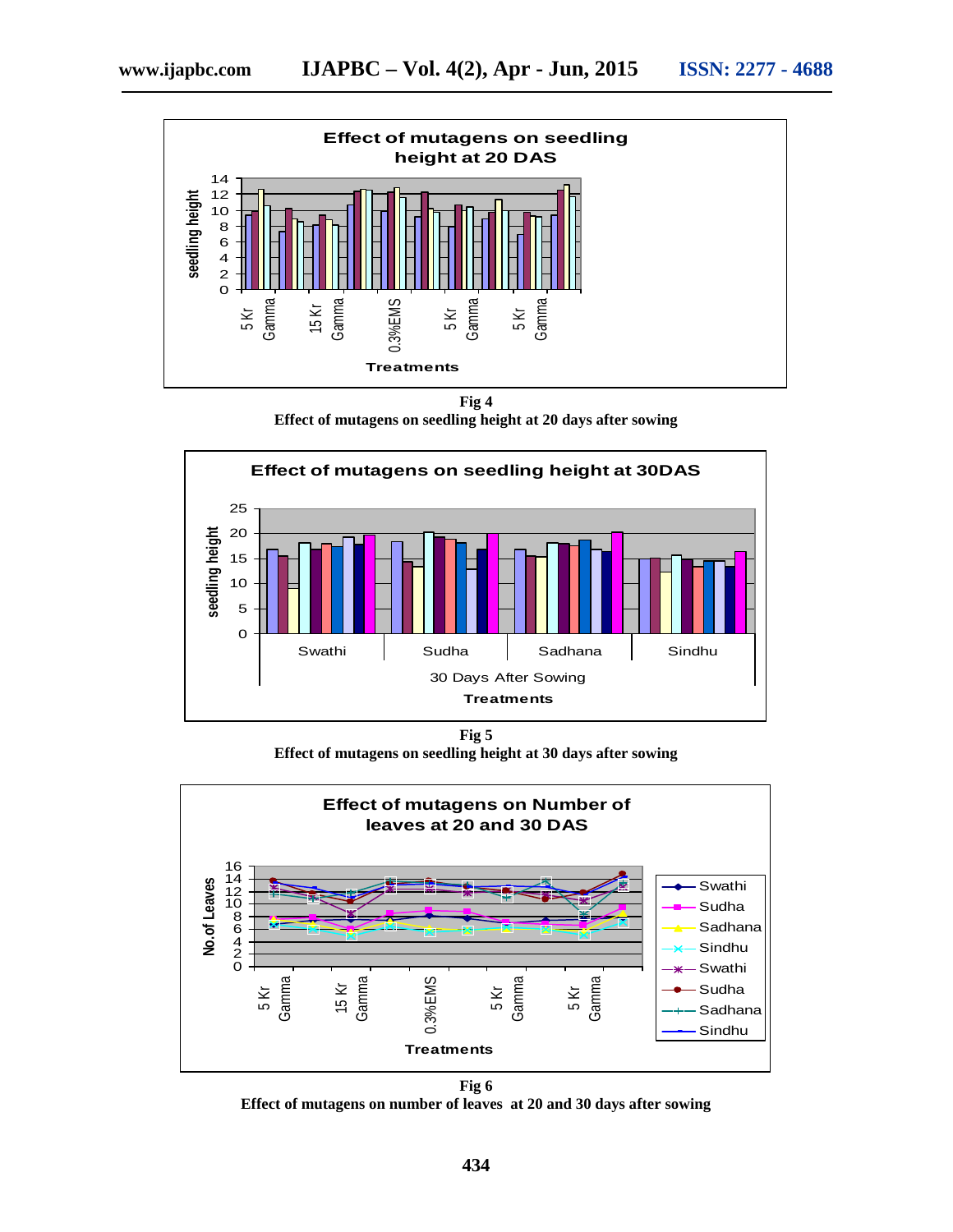| Treatment           |              | <b>Coriander Varieties</b> |           |        | <u>m movimusi</u><br>Treatm<br>ent |         | Treatment mean |           |        |       |  |
|---------------------|--------------|----------------------------|-----------|--------|------------------------------------|---------|----------------|-----------|--------|-------|--|
|                     | Swathi       | Sudha                      | Sadhana   | Sindhu | mean                               | Swathi  | Sudha          | Sadhana   | Sindhu |       |  |
|                     |              | Germination % In Lab       |           |        |                                    |         |                |           |        |       |  |
| 5 Kr Gamma Rays     | 67.67        | 72                         | 87        | 75.67  | 75.58                              | 56      | 63.88          | 65.13     | 61.87  | 61.72 |  |
| 10 Kr Gamma Rays    | 62           | 61                         | 70.67     | 71.33  | 66.25                              | 50.5    | 55.59          | 62.2      | 56.43  | 56.18 |  |
| 15 Kr Gamma Rays    | 61           | 59.67                      | 68.67     | 63.33  | 63.17                              | 48.33   | 49.99          | 53.05     | 48.8   | 50.93 |  |
| 0.2 % EMS           | 72           | 72.33                      | 72.33     | 75.33  | 73                                 | 64.93   | 66.54          | 58.03     | 60.13  | 62.81 |  |
| 0.3 % EMS           | 67.67        | 68.67                      | 69.67     | 66.33  | 68.08                              | 55.98   | 64.52          | 56.47     | 53.77  | 57.69 |  |
| 0.4 % EMS           | 66           | 63                         | 62.33     | 65.33  | 64.17                              | 51.5    | 58.18          | 54.73     | 49.57  | 53.5  |  |
| $5$ Kr + 0.2 % EMS  | 77.67        | 65.67                      | 76.33     | 72.33  | 73                                 | 58.01   | 59.78          | 64.63     | 61.03  | 60.9  |  |
| $5$ Kr $+0.3$ % EMS | 74.23        | 62                         | 69.33     | 70.67  | 68.58                              | 56.07   | 56.34          | 59.63     | 55.84  | 56.97 |  |
| $5$ Kr $+0.4$ % EMS | 73           | 60.67                      | 67        | 64.67  | 66.33                              | 51.97   | 51.35          | 53.1      | 53.43  | 52.46 |  |
| <b>CONTROL</b>      | 86           | 90.67                      | 91.67     | 90.67  | 89.75                              | 75.37   | 85.2           | 75.2      | 71.57  | 77    |  |
| Variety mean        | 70.72        | 67.57                      | 73.5      | 71.57  |                                    | 56.87   | 61.21          | 60.22     | 57.77  |       |  |
|                     | $SEm\pm \pm$ | $CD$ at $5%$               | $CV(\% )$ |        |                                    | $SEm++$ | $CD$ at $5\%$  | $CV(\% )$ |        |       |  |
| Variety             | 0.97         | 2.75                       | 7.56      |        |                                    | 1.12    | 3.15           | 10.39     |        |       |  |
| Treatments          | 1.54         | 4.35                       |           |        |                                    | 1.77    | 4.98           |           |        |       |  |
| VT                  | 3.08         | 8.69                       |           |        |                                    | 3.54    | 9.97           |           |        |       |  |

**Table 1 Effect of mutagens on seed germination (per cent) in M<sup>1</sup> generation in four varieties of coriander (***Coriandrum sativum* **L) in laboratory**

#### **Table 2 Effect of mutagens on shoot and root length in M<sup>1</sup> generation in four varieties of coriander (***Coriandrum sativum* **L) under laboratory conditions**

| Treatment                   | Shoot length (cm) |            |         |        | Treatment<br>Root length (cm) |           |            |         |        | Treatment |
|-----------------------------|-------------------|------------|---------|--------|-------------------------------|-----------|------------|---------|--------|-----------|
|                             | Swathi            | Sudha      | Sadhana | Sindhu | mean                          | Swathi    | Sudha      | Sadhana | Sindhu | mean      |
| 5 Kr Gamma Rays             | 6.1               | 5.78       | 5.6     | 4.59   | 5.52                          | 5.35      | 6.11       | 6.23    | 5.28   | 5.74      |
| 10 Kr Gamma Rays            | 5.23              | 5.13       | 4.83    | 4.48   | 4.92                          | 4.73      | 5.57       | 5.8     | 4.85   | 5.24      |
| 15 Kr Gamma Rays            | 4.53              | 4.41       | 4.55    | 3.9    | 4.35                          | 4.48      | 5.52       | 4.93    | 4.5    | 4.86      |
| 0.2 % EMS                   | 5.03              | 8.41       | 6.4     | 7.45   | 6.83                          | 5.43      | 6.74       | 6.13    | 5.43   | 5.93      |
| 0.3 % EMS                   | 5.57              | 8.7        | 5.5     | 7.18   | 6.74                          | 4.77      | 6.23       | 4.93    | 5.27   | 5.3       |
| 0.4 % EMS                   | 5                 | 8.51       | 5.04    | 6.06   | 6.15                          | 4.6       | 6.14       | 5.04    | 4.83   | 5.15      |
| 5 Kr Gamma Rays + 0.2 % EMS | 5.3               | 8.55       | 6.18    | 5.02   | 6.27                          | 4.36      | 5.75       | 5.46    | 5.66   | 5.31      |
| 5 Kr Gamma Rays + 0.3 % EMS | 4.2               | 6.64       | 5.44    | 4.97   | 5.31                          | 6.24      | 5.67       | 4.26    | 5.16   | 5.33      |
| 5 Kr Gamma Rays + 0.4 % EMS | 3.47              | 6.5        | 5.13    | 4.16   | 4.82                          | 5.25      | 5.28       | 3.87    | 4.74   | 4.78      |
| <b>CONTROL</b>              | 6.42              | 8.59       | 7.47    | 7.7    | 7.54                          | 6.6       | 8.2        | 7.8     | 7.71   | 7.58      |
| Variety mean                | 5.09              | 7.12       | 5.61    | 5.55   |                               | 5.18      | 6.12       | 5.44    | 5.34   |           |
| $SEm\pm$                    | SEm.±             | $CD$ at 5% | CV(%)   |        |                               | SEm $\pm$ | $CD$ at 5% | CV(%)   |        |           |
| Variety                     | 0.06              | 0.18       | 6.95    |        |                               | 0.04      | 0.11       | 3.99    |        |           |
| Treatments                  | 0.1               | 0.28       |         |        |                               | 0.06      | 0.18       |         |        |           |
| VT                          | 0.2               | 0.56       |         |        |                               | 0.13      | 0.36       |         |        |           |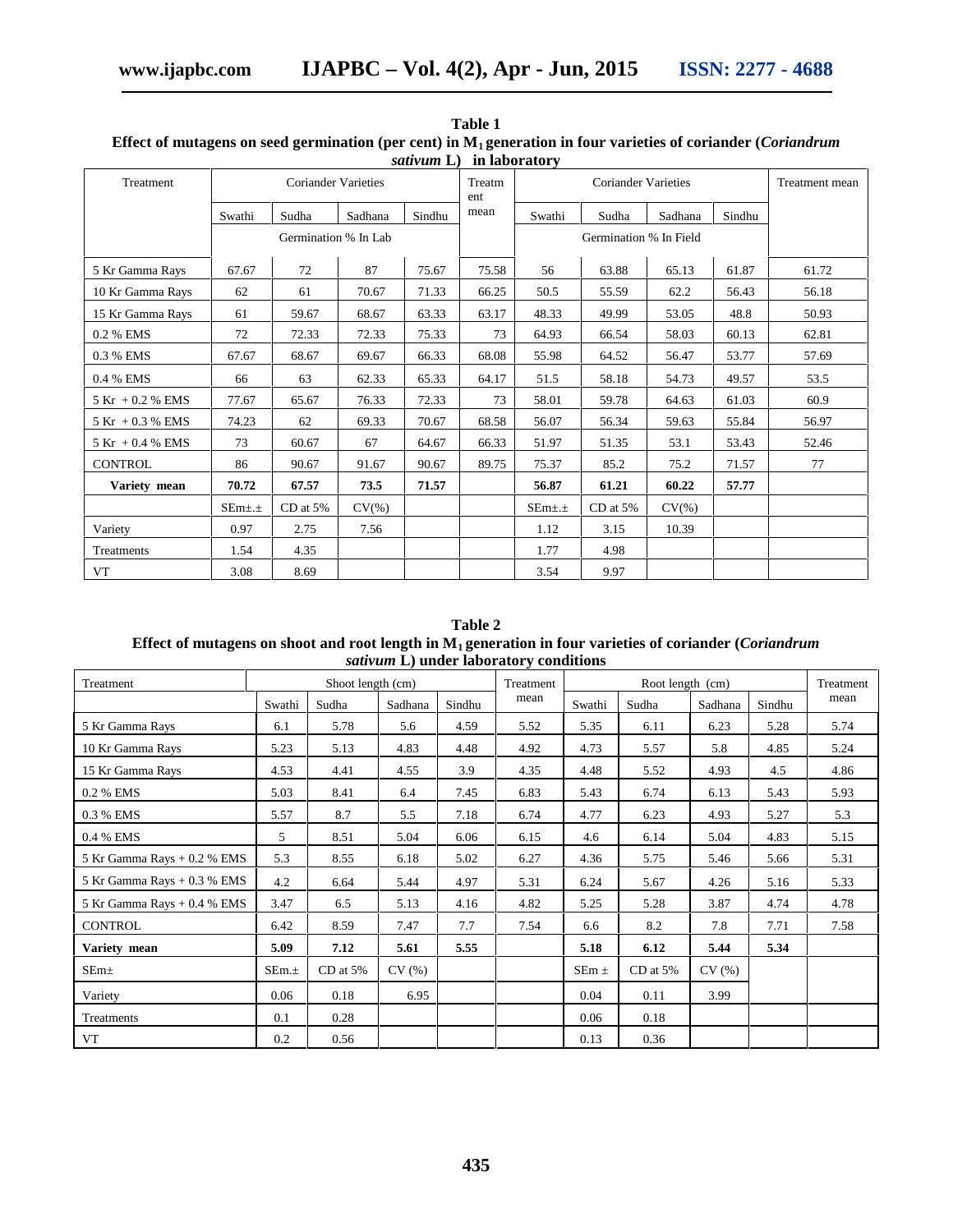| Treatment          | Seedling height of coriander varieties |              |         |        |                   |        | Seedling height of coriander varieties |         |        |                   |  |  |  |
|--------------------|----------------------------------------|--------------|---------|--------|-------------------|--------|----------------------------------------|---------|--------|-------------------|--|--|--|
|                    | 20 Days After Sowing                   |              |         |        |                   |        | 30 Days After Sowing                   |         |        |                   |  |  |  |
|                    | Swathi                                 | Sudha        | Sadhana | Sindhu | Treatment<br>Mean | Swathi | Sudha                                  | Sadhana | Sindhu | Treatment<br>Mean |  |  |  |
| 5 Kr Gamma Rays    | 9.40                                   | 9.83         | 12.62   | 10.57  | 10.61             | 16.77  | 18.41                                  | 16.92   | 14.88  | 16.75             |  |  |  |
| 10 Kr Gamma Rays   | 7.33                                   | 10.17        | 8.93    | 8.57   | 8.75              | 15.51  | 14.42                                  | 15.47   | 15.20  | 15.15             |  |  |  |
| 15 Kr Gamma Rays   | 8.07                                   | 9.37         | 8.77    | 8.10   | 8.58              | 9.09   | 13.37                                  | 15.43   | 12.37  | 12.57             |  |  |  |
| 0.2% EMS           | 10.66                                  | 12.41        | 12.60   | 12.47  | 12.03             | 18.14  | 20.31                                  | 18.12   | 15.78  | 18.09             |  |  |  |
| 0.3% EMS           | 9.85                                   | 12.24        | 12.87   | 11.53  | 11.62             | 16.95  | 19.40                                  | 18.06   | 14.70  | 17.28             |  |  |  |
| 0.4% EMS           | 9.18                                   | 12.27        | 10.13   | 9.67   | 10.31             | 17.91  | 18.89                                  | 17.68   | 13.48  | 16.99             |  |  |  |
| $5$ Kr + 0.2% EMS  | 7.85                                   | 10.63        | 9.97    | 10.40  | 9.71              | 17.38  | 18.22                                  | 18.74   | 14.62  | 17.24             |  |  |  |
| $5 Kr + 0.3\% EMS$ | 8.95                                   | 9.69         | 11.30   | 9.97   | 9.98              | 19.31  | 12.88                                  | 16.81   | 14.59  | 15.90             |  |  |  |
| $5 Kr + 0.4\% EMS$ | 6.90                                   | 9.71         | 9.23    | 9.13   | 8.74              | 17.71  | 16.95                                  | 16.55   | 13.51  | 16.18             |  |  |  |
| Control            | 9.33                                   | 12.50        | 13.17   | 11.63  | 11.66             | 19.78  | 20.00                                  | 20.35   | 16.51  | 19.16             |  |  |  |
| Variety mean       | 8.75                                   | 10.88        | 10.96   | 10.20  |                   | 16.85  | 17.28                                  | 17.41   | 14.56  |                   |  |  |  |
|                    | SEm.±                                  | $CD$ at $5%$ | CV(%)   |        |                   | SEm.±  | $CD$ at $5\%$                          | CV(%)   |        |                   |  |  |  |
| VAR                | 0.15                                   | 0.65         | 12.41   |        |                   | 0.24   | 0.91                                   | 10.67   |        |                   |  |  |  |
| TR                 | 0.23                                   | 1.03         |         |        |                   | 0.37   | 1.43                                   |         |        |                   |  |  |  |
|                    |                                        |              |         |        |                   |        |                                        |         |        |                   |  |  |  |
| VT                 | 0.46                                   | 2.06         |         |        |                   | 0.75   | .87                                    |         |        |                   |  |  |  |

**Table 3 Effect of mutagens on seedling height in M<sup>1</sup> generation in four varieties of coriander (C***oriandrum sativum* **L) under Field conditions**

## **Table 4 Effect of mutagens on Number of leaves in M<sup>1</sup> generation in four varieties of coriander (***Coriandrum sativum* **L) under Field conditions**

| <b>Treatment</b>     | Number of leaves in coriander varieties |              |                             |        |                   |                             | Number of leaves in coriander varieties |         |        |                   |  |  |  |
|----------------------|-----------------------------------------|--------------|-----------------------------|--------|-------------------|-----------------------------|-----------------------------------------|---------|--------|-------------------|--|--|--|
|                      |                                         |              | <b>20 Days After Sowing</b> |        |                   | <b>30 Days After Sowing</b> |                                         |         |        |                   |  |  |  |
|                      | Swathi                                  | Sudha        | Sadhana                     | Sindhu | Treatment<br>Mean | Swathi                      | Sudha                                   | Sadhana | Sindhu | Treatment<br>Mean |  |  |  |
|                      |                                         |              |                             |        |                   |                             |                                         |         |        |                   |  |  |  |
| 5 Kr Gamma Rays      | 6.77                                    | 7.50         | 7.57                        | 6.77   | 7.15              | 12.60                       | 13.63                                   | 11.53   | 13.27  | 12.76             |  |  |  |
| 10 Kr Gamma Rays     | 7.37                                    | 7.90         | 6.73                        | 5.93   | 6.98              | 11.20                       | 11.63                                   | 10.80   | 12.60  | 11.56             |  |  |  |
| 15 Kr Gamma Rays     | 7.54                                    | 6.00         | 5.53                        | 4.87   | 5.99              | 8.47                        | 10.37                                   | 11.80   | 10.97  | 10.40             |  |  |  |
| 0.2% EMS             | 7.43                                    | 8.50         | 7.27                        | 6.37   | 7.39              | 12.33                       | 13.20                                   | 13.60   | 12.97  | 13.03             |  |  |  |
| 0.3% EMS             | 8.17                                    | 8.97         | 6.13                        | 5.50   | 7.19              | 12.40                       | 13.67                                   | 13.33   | 13.10  | 13.13             |  |  |  |
| 0.4% EMS             | 7.70                                    | 8.83         | 5.77                        | 5.77   | 7.02              | 11.73                       | 12.70                                   | 13.07   | 12.77  | 12.57             |  |  |  |
| $5 Kr + 0.2% EMS$    | 6.90                                    | 7.13         | 6.03                        | 6.20   | 6.57              | 12.07                       | 12.07                                   | 10.93   | 12.90  | 11.99             |  |  |  |
| $5$ Kr + $0.3\%$ EMS | 7.43                                    | 6.73         | 5.93                        | 5.90   | 6.50              | 11.47                       | 10.73                                   | 13.67   | 12.73  | 12.15             |  |  |  |
| $5$ Kr + 0.4% EMS    | 7.53                                    | 6.63         | 5.70                        | 5.00   | 6.22              | 10.47                       | 11.80                                   | 8.33    | 11.40  | 10.50             |  |  |  |
| Control              | 7.83                                    | 9.47         | 8.53                        | 7.13   | 8.24              | 12.73                       | 14.77                                   | 13.37   | 14.23  | 13.78             |  |  |  |
| Variety mean         | 7.47                                    | 7.77         | 6.52                        | 5.94   |                   | 11.55                       | 12.46                                   | 12.04   | 12.69  |                   |  |  |  |
| SEm <sub>±</sub>     | SEm.±                                   | $CD$ at $5%$ | CV(%)                       |        |                   | $SEm \pm$                   | $CD$ at $5\%$                           | CV(%)   |        |                   |  |  |  |
| Variety $(V)$        | 0.15                                    | 0.41         | 11.60                       |        |                   | 0.24                        | 0.67                                    | 10.65   |        |                   |  |  |  |
| Treatment (T)        | 0.23                                    | 0.65         |                             |        |                   | 0.37                        | 1.05                                    |         |        |                   |  |  |  |
| $V \times T$         | 0.46                                    | 1.30         |                             |        |                   | 0.75                        | 2.11                                    |         |        |                   |  |  |  |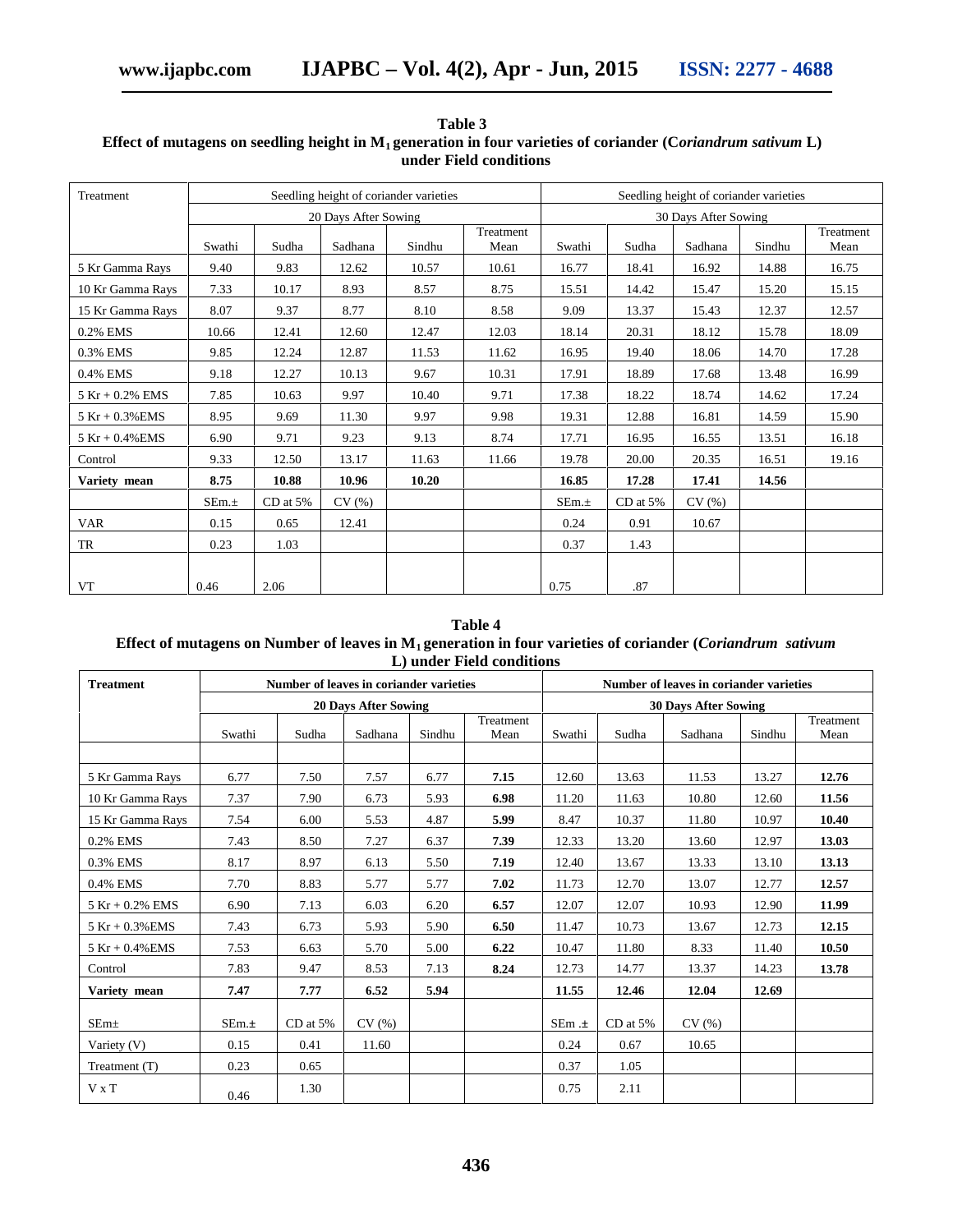## **Number of Leaves:**

The number of leaves at 20 days after sowing ranged from 6.77 (5Kr Gamma Rays) to 8.17 (0.3% EMS) in Swathi variety, whereas it is from 6.00 (15 Kr Gamma Rays) to 8.97 (0.3%EMS) in Sudha, 5.53 (15Kr Gamma rays) to 7.57 (5Kr Gamma Rays) in Sadhana, 4.87 (15Kr Gamma rays) to 6.77 (5Kr Gamma Rays) in Sindhu. Among the treatments 0.2%EMS had recorded more number of leaves (7.39) and 15Kr gamma rays recorded significantly lower number of leaves (5.99). Among the varieties, significantly more number of leaves were recorded in Sudha (9.47). In varieties Swathi and Sudha, sudden increase in number of leaves was observed at 0.3%EMS concentration (8.17 and 8.97 respectively) than lower concentration.

Significant differences were observed among the treatments with respect to number of leaves at 30 days after sowing. Among the different treatments under study, gamma rays decreased the number of leaves. The number of leaves at 30 days after sowing ranged from 3. 8.47 (15 Kr Gamma Rays) to 12.6 (5Kr Gamma Rays) in Swathi variety, in Sudha it is from 10.37 (15Kr Gamma Rays) to 13.67 (0.3% EMS), 8.33 (5Kr Gamma Rays+ 0.4% EMS) to 13.67 (5Kr Gamma Rays+ 0.3% EMS) in Sadhana, 10.97 (15Kr Gamma rays) to 13.27 (5Kr Gamma Rays) in Sindhu. Among the mutagens, gamma rays reduced the number of leaves (10.4), whereas EMS had less effect for this character (13.13).In variety Sudha, sudden increase in number of leaves was observed at 0.3%EMS concentration (13.67).Similar trend was observed in Swathi and Sindhu also with Ethyl Methane Sulphonate treatments The inhibition of seedling growth due to mutagenic treatments, might be due to the auxin destruction or due to inhibition of auxin synthesis as reported by Gardon  $(1954)^{11}$ , due to inhibition of mitosis (Gunckel, 1957)<sup>15</sup> at growing points, may be due to destruction of auxin at the site of growing point (Smith and Kersten,  $1942)^{31}$ . The differential response of varieties to different mutagenic treatments with variation in seedling growth may be attributed to specific genetic differences (Budrik, 1956)<sup>5</sup>, cytoplasmic differences (Reddy and Smith  $1983)^{25}$ , levels of differentiation and development of embryo (Rahman and Sariano, 1972)<sup>24</sup> at the time of mutagenic treatment.

#### **CONCLUSION**

The present study indicated that, in general, the reduction in seed germination and seedling growth was more at the higher doses/concentration levels, indicating the greater sensitivity of coriander because of more physiological disturbances at higher concentration and it explains that, the growth variations could be caused by different mutagenic treatments at various doses. However, the lower treatments of these mutagens used in the present study can be successfully utilized for enhancing genetic variability.

#### **ACKNOWLEDGEMENTS**

The authors are thankful to the ANGRAU for providing facility of gamma rays and for providing facilities for research.

#### **REFERENCES**

- 1. Bhavani singh, Dashora SL, Sharma RK and Sastry EV D Gamma rays induced variation in coriander (*Coriandrum sativum* )L.). Indian Cocoa Areca nut and Spices Journal. 1992  $16(2): 60 - 62.$
- 2. Bhosale RS and More AD Effect of EMS (Ethyl Methane Sulfonate) on Seed Germination, Seedling Height and Seedling Injury in Withania somnifera, (L.) Dunal. Int. J. of Life Sciences, 2013 1 (2):158-160.
- 3. Bhosale RS and More AD. Effect of Gamma radiation on Seed Germination, Seedling Height and Seedling Injury in Withania somnifera, (L.) Dunal. Int. J. of Life Sciences, 2014 2(3):226-228
- 4. Blixt S Studies of induced mutations in peas. XXV. Genetically Controlled Differences in Radiation Sensitivity. *Agri. Hort. Genet.*, 1970. 28: 55 – 116.
- 5. Budrik A B Mutagenic effect of thermal neutrons on wet and dry tomoto seeds. Nature 1956 19(7): 83 – 61.
- 6. Chahal GS and Gosal SS Principles and Procedures of Plant Breeding. Oxford: Alpha Science International Ltd.pp. 2002 399-412.
- 7. Cherry JH, Hageman RH and Hanson JB, Effect of X-Irradiation on Nucleic Acids in *Zea mays*: II. On the Level of Ribonuclease Activity in Growing Seedlings. *Radiation Research,* 1962 17: 740-751.
- 8. Chowdhury R and Tah J, Assessment of Chemical Mutagenic Effects in Mutation Breeding Programme for M1Generation of Carnation (*Dianthus caryophyllus*). *Research in Plant Biology*, 2011. 1(4): 23-32.
- 9. Evans HJ and Sparrow AH,. Nuclear Factors Affecting Radiosensitivity. In: Fundamental Aspects of Radiosensitivity. *Brookhaven Symposia in Biology,* 1961 14: 101-124.
- 10. Gaikwad BS (2013) Induction of Genetic variation in Cowpea [Vigna unguiculata (L.) Walp.] through Gamma radiations and Ethyl Methanesulphonate. Ph.D. Thesis, Fergusson College, Pune, University of Pune.
- 11. Gardon S A Occurrence formation and inactivation of auxins. Annual Review of Plant Physiology 1954 5: 341 – 378.